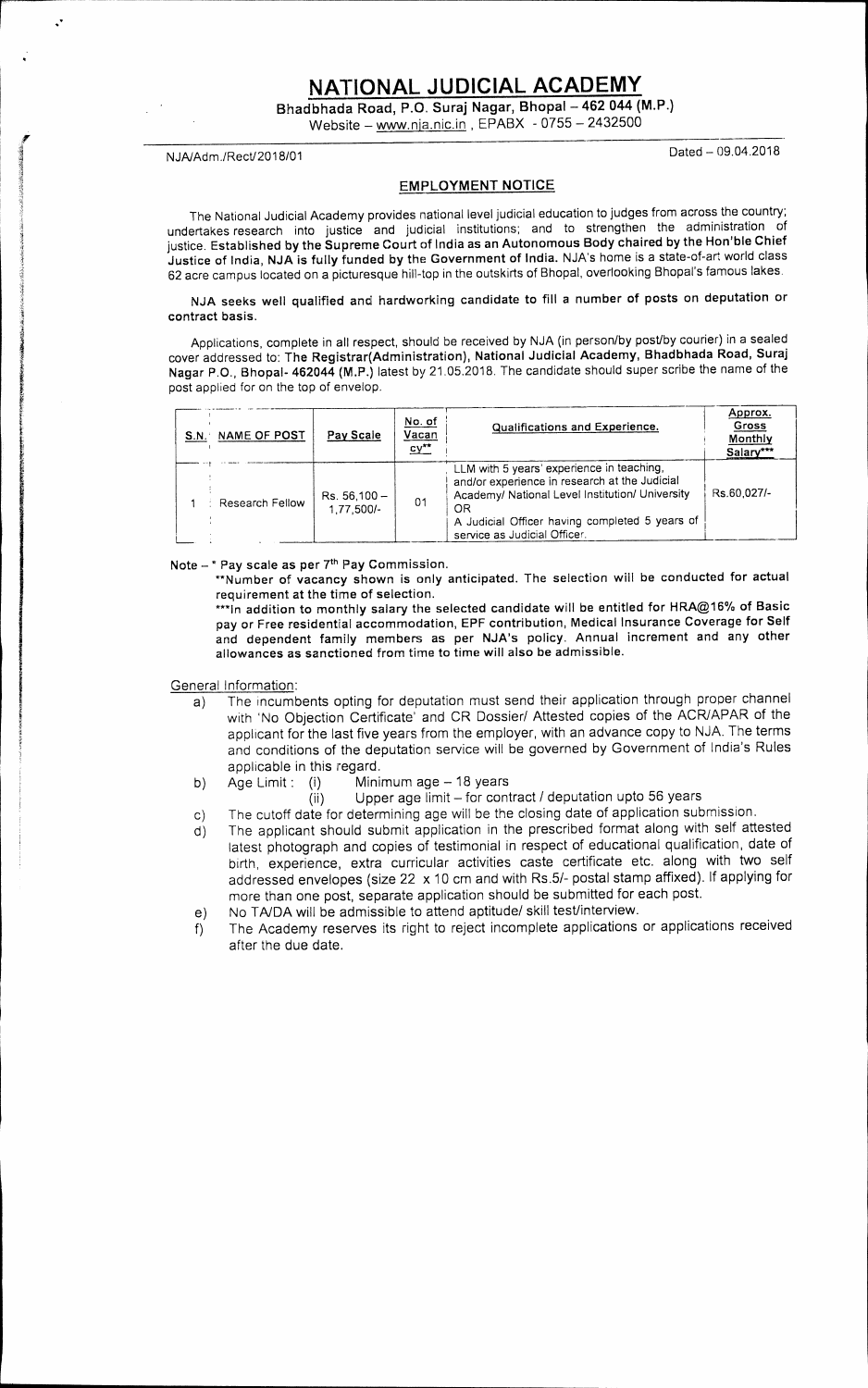g) The mode of selection will be either through aptitude/skill test (written or oral) interview to adjudge the candidates professional and practical ability. Only short candidates will be called for aptitude/skill test.

 $\downarrow$  :

 $\ddot{\cdot}$ 

- h) The number of vacancy is subject to change and the Academy reserves the right tc<br>the number of vacancy is subject to change and the Academy reserves the right tc or not to fill up any or all the posts or to short-list the candidates in any grade base qualification and experience.
- 1) Interested candidates may download the application form from Academy w www.nja.nic.in and send duly filled application in the prescribed format, super scribi name of the post, so as to reach in the office of the Registrar (Administration), N Judicial Academy, Bhadbhada Road, PO Suraj Nagar, Bhopal- 462044 (M.P.) on or **21.05.2018.**

REGISTRAR (ADMINISTRATION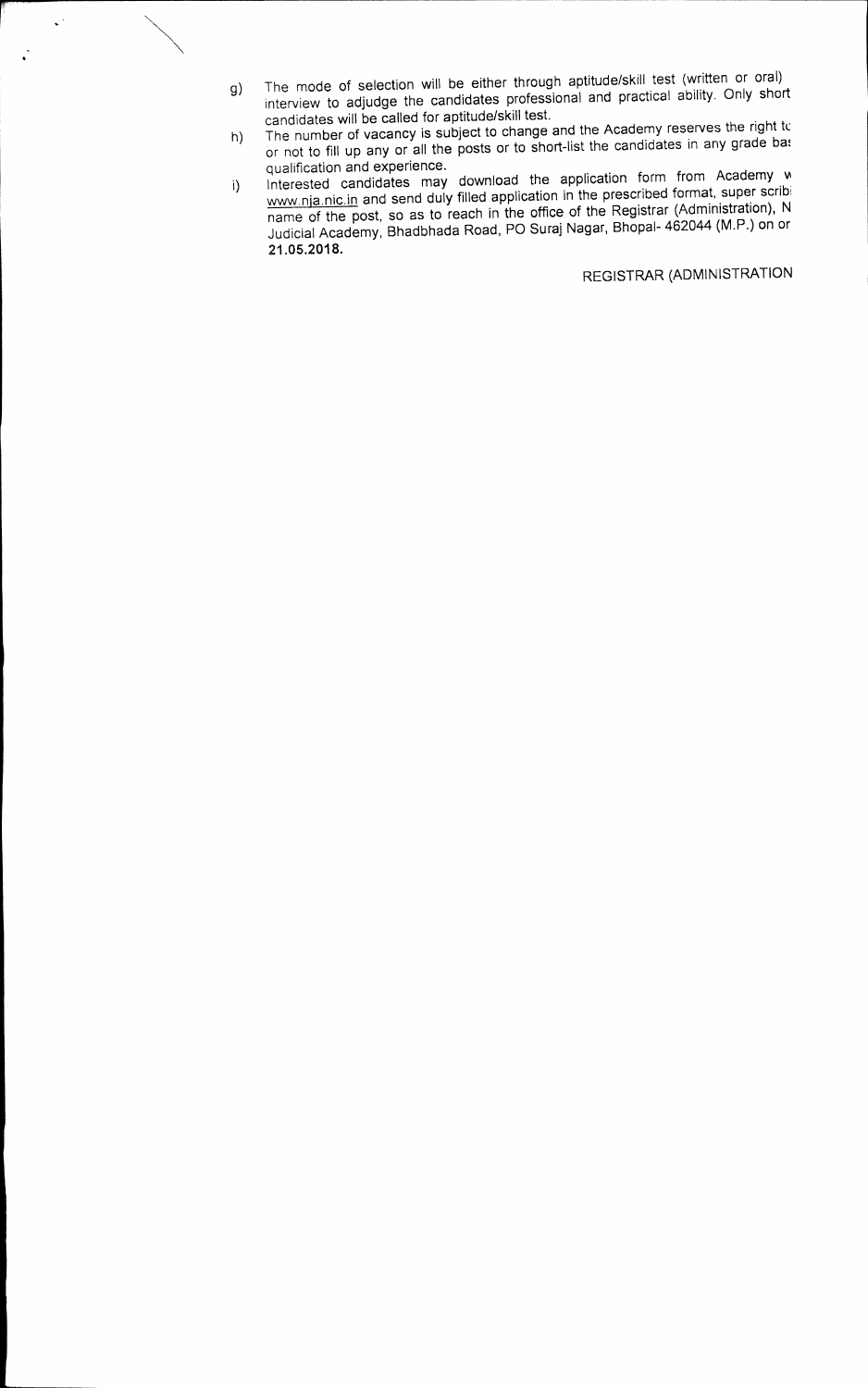## **NATIONAL JUDICIAL ACADEMY**  P.O. **Surajnagar, Bhadbhada Road,**

 $\mathbb{R}^3$ 

 $\mathcal{A}^{\mathcal{A}}$ 

 $\ddot{\cdot}$ 

### **Bhopal (M.P.) - 462 044. IC 0755 2432500**

|     | <b>Application Format</b>               |                      |                                                                                                                 | Paste Self<br><b>Attested Recent</b><br>Passport Size<br>Photograph |
|-----|-----------------------------------------|----------------------|-----------------------------------------------------------------------------------------------------------------|---------------------------------------------------------------------|
| 1)  | Post applied for (in Capital Letters)   | ÷                    |                                                                                                                 |                                                                     |
| 2)  | Name (in Capital Letters)               | $\ddot{\phantom{a}}$ |                                                                                                                 |                                                                     |
| 3)  | Father's Name / Husband's Name/         | $\ddot{\cdot}$       |                                                                                                                 |                                                                     |
| 4)  | Mother's Name                           | ÷                    |                                                                                                                 |                                                                     |
| 5)  | Gender                                  | ÷                    |                                                                                                                 |                                                                     |
| 6)  | Date of Birth (in figure)<br>(In words) | $\ddot{\cdot}$       | an and the company's property for the company's series of the company's company's series of the company's compa |                                                                     |
| 7)  | Mailing Address                         |                      |                                                                                                                 |                                                                     |
| 8)  | Permanent Address                       | $\ddot{\cdot}$       |                                                                                                                 |                                                                     |
| 9)  | Phone No. with Area Code                | ÷                    |                                                                                                                 |                                                                     |
| 10) | Mobile Number                           |                      |                                                                                                                 |                                                                     |
| 11) | Email ID                                |                      |                                                                                                                 |                                                                     |
| 12) | Marital Status                          |                      |                                                                                                                 |                                                                     |
| 13) | Religion                                |                      |                                                                                                                 |                                                                     |
| 14) | Nationality                             |                      |                                                                                                                 |                                                                     |
| 15) | Category (General / OBC / SC / ST)      |                      |                                                                                                                 |                                                                     |
| 16) | Physically Challenged, if any           |                      |                                                                                                                 |                                                                     |

**Contd.......2** 

1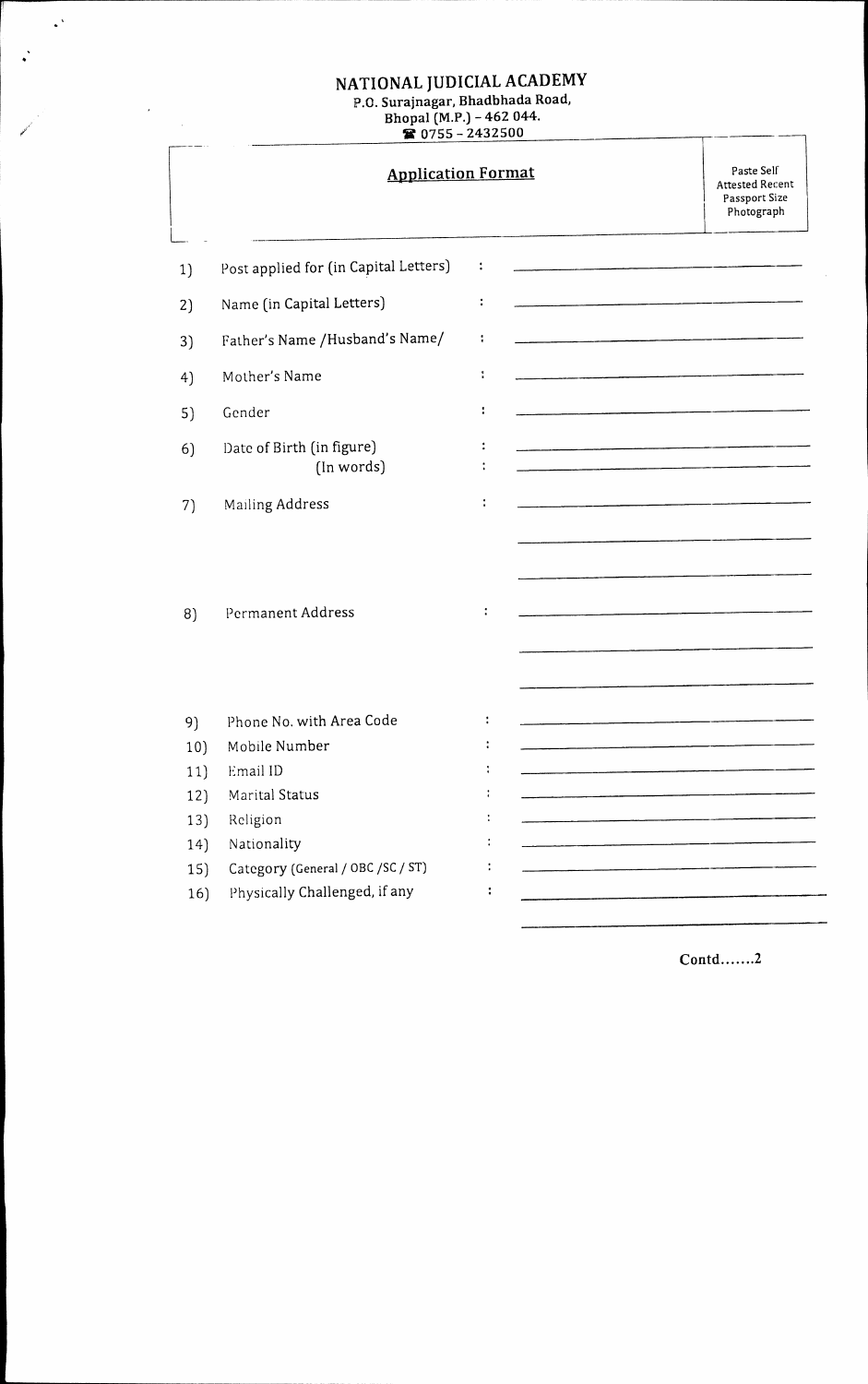**//2//** 

 $\ddot{\phantom{a}}$  $\ddot{\cdot}$ 

# 18) a) Nature of employment applied for<br>contrick mark in appropriate box

Contract **Deputation Re-employment** 

b) Substantive pay scale

(In case of Deputation).

 $\mathcal{L}^{\frac{1}{2}}$ 

19) Educational Qualification:

| Name of<br><b>Examination Passed</b> | University /<br>Board | Year of<br>Passing | Duration<br>of Course | Subjects / Area of<br>Specialization |
|--------------------------------------|-----------------------|--------------------|-----------------------|--------------------------------------|
|                                      |                       |                    |                       |                                      |
|                                      |                       |                    |                       |                                      |
|                                      |                       |                    |                       |                                      |
|                                      |                       |                    |                       |                                      |
|                                      |                       |                    |                       |                                      |
|                                      |                       |                    |                       |                                      |
|                                      |                       |                    |                       |                                      |

## 20) Experience:

| Name of the Organisation and<br>Type of Organisation (Govt. /<br>Semi Govt. / PSU / | Designation | Period |    | Scale of Pay /<br><b>Gross Salary</b> | N |
|-------------------------------------------------------------------------------------|-------------|--------|----|---------------------------------------|---|
| Autonomous / Private                                                                |             | From   | To |                                       |   |
|                                                                                     |             |        |    |                                       |   |
|                                                                                     |             |        |    |                                       |   |
|                                                                                     |             |        |    |                                       |   |
|                                                                                     |             |        |    |                                       |   |
|                                                                                     |             |        |    |                                       |   |
|                                                                                     |             |        |    |                                       |   |
|                                                                                     |             |        |    |                                       |   |
|                                                                                     |             |        |    |                                       |   |
|                                                                                     |             |        |    |                                       |   |

21) Any Special Attribute / Information (if any) :

22) Whether applied earlier, if so give details:

**Contd**